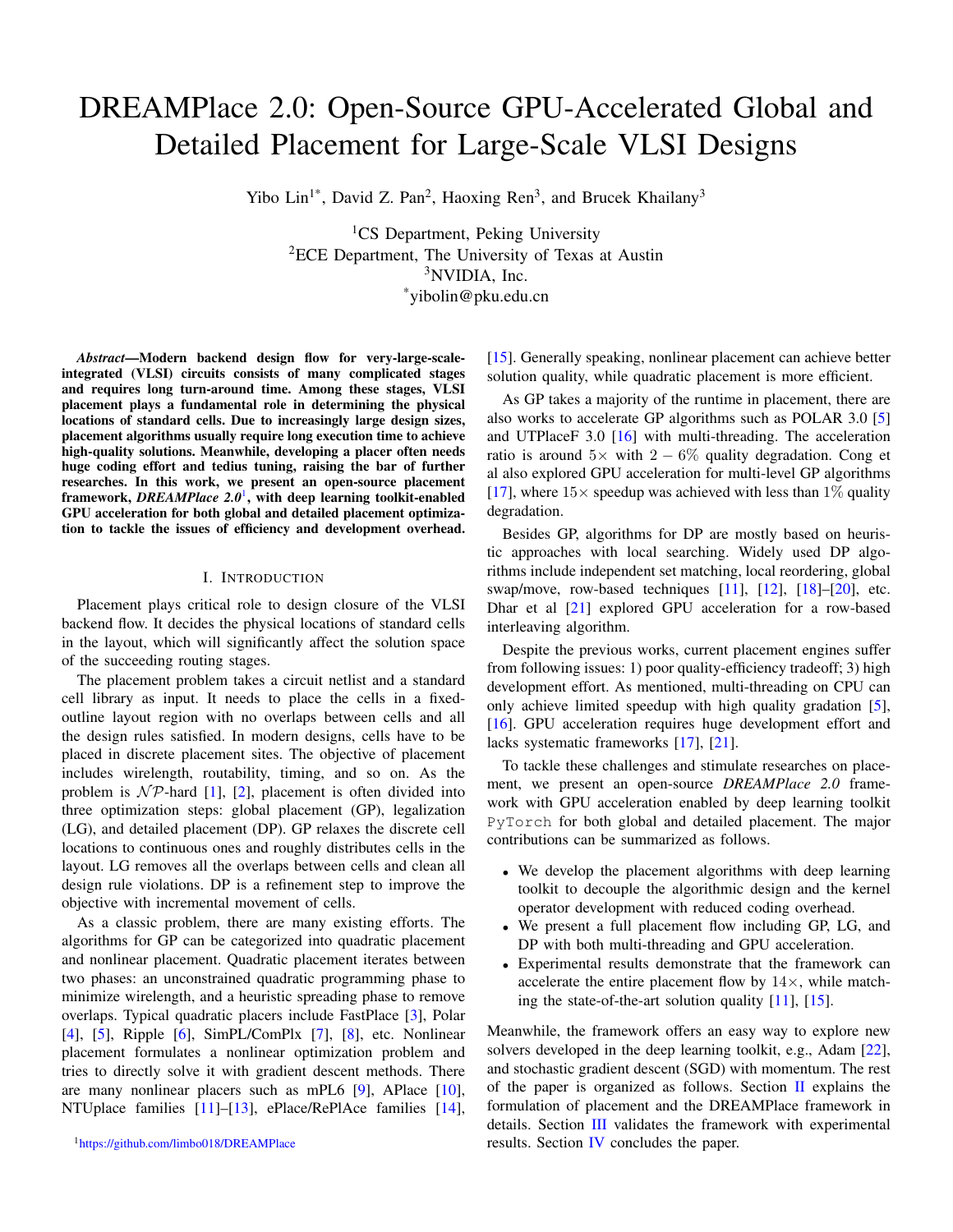## II. DREAMPLACE FRAMEWORK

## <span id="page-1-0"></span>*A. Placement Problem*

In this work, we consider wirelength as the objective.

Problem 1. *Given a netlist, a standard cell library, and a fixedoutline layout, determine the physical locations of movable cells with minimum wirelength.*

<span id="page-1-2"></span>In the GP step, we solve a nonlinear placement problem,

$$
\min_{\mathbf{x}, \mathbf{y}} \quad WL(\mathbf{x}, \mathbf{y}),
$$
\n
$$
\text{s.t.} \quad D_i(\mathbf{x}, \mathbf{y}) \le t_d, \quad \forall i \in B,
$$
\n
$$
(1)
$$

where x, y denote the coordinates of cells in the layout, which is divided into a set of bins B uniformly.  $WL(·)$  denotes the wirelength cost,  $D_i(\cdot)$  denotes the density at bin i, and  $t_d$  is a given target density. Intuitively, if the density constraints are satisfied at all bins, it indicates that cells have already spread out with very small overlaps. The LG step then legalizes the solution and removes all overlaps between cells. The DP step further refines the solution while maintaining the legality.

## *B. Software Architecture*

As the placement framework is developed with deep learning toolkit, we adopt the same software architecture that separates high-level optimization algorithms with low-level operators, as shown in Figure [1.](#page-1-1) The algorithms are developed and assembled in Python, while low-level operators are highly optimized in  $C++/CUDA.$ 

For GP, we rely on two important operators, wirelength and density, with forward and backward functions to compute the cost and the gradients, respectively. We propose both multithreading and GPU accelerations for these operators. The gradient descent solvers can be implemented in Python with the automatic gradient derivation package in PyTorch. Solvers in PyTorch like Adam [\[22\]](#page-3-17) and SGD can be used for optimization. We further develop a custom solver based on Nesterov's method with line search [\[15\]](#page-3-10), which is among the state-of-the-art optimization techniques for placement.

For LG and DP, each technique is developed as an operator in  $C++/CUDA$  and assembled in Python. For LG, we implement a greedy legalization technique in NTUplace3 [\[11\]](#page-3-7) and a rowbased Abacus algorithm [\[23\]](#page-3-18) on CPU. For DP, three techniques have been developed, independent set matching, local reordering, and global swap  $[11]$ ,  $[19]$ . To accelerate the techniques, we propose parallel variations based on batch execution for multithreading and GPU.

## *C. Main Features*

As an open-source project, we are actively incorporating new features. With the release of DREAMPlace 2.0, the main features so far are summarized as follows.

- Multi-threading and GPU accelerated GP and DP for weighted wirelength minimization.
- Movable macros supported in GP and LG.
- Bookshelf and LEF/DEF formats supported.

Users can specify whether running on CPU only or GPU only according their machines. In other words, GPU is not mandatory.

<span id="page-1-1"></span>

Fig. 1 Software architecture of DREAMPlace. The circles and rectangles with blue boundaries denote the portions we need to implement, while those with green boundaries are offered by PyTorch.

### *D. Global Placement Algorithm*

The GP algorithm adopts the state-of-the-art family of placers ePlace/RePlAce, which model the layout as an electrostatic system [\[14\]](#page-3-9), [\[15\]](#page-3-10). It uses the weighted average wirelength for the  $WL(·)$  term to approximate the nonsmooth half-perimeter wirelength (HPWL)  $[24]$ ,  $[25]$ .

$$
\text{WA}_e = \frac{\sum_{i \in e} x_i e^{\frac{x_i}{\gamma}}}{\sum_{i \in e} e^{\frac{x_i}{\gamma}}} - \frac{\sum_{i \in e} x_i e^{-\frac{x_i}{\gamma}}}{\sum_{i \in e} e^{-\frac{x_i}{\gamma}}},\tag{2}
$$

where  $\gamma$  is a parameter to control the smoothness and accuracy of the approximation.

Its density term  $D(\cdot)$  comes from the analogy to an electrostatic system, where cells are modeled as charges, density penalty is modeled as potential energy, and density gradient is modeled as the electric field. By solving Poisson's equation, the electric potential and field distribution can be computed from the charge density distribution.

$$
\nabla \cdot \nabla \psi(x, y) = -\rho(x, y),\tag{3a}
$$

$$
\hat{\mathbf{n}} \cdot \nabla \psi(x, y) = \mathbf{0}, \quad (x, y) \in \partial R,\tag{3b}
$$

$$
\iint_{R} \rho(x, y) = \iint_{R} \psi(x, y) = 0,
$$
 (3c)

where R denotes the placement region,  $\partial R$  denotes the boundary to the region,  $\hat{n}$  denotes the outer normal vector of the placement region,  $\rho$  denotes the charge density, and  $\psi$  denotes the electric potential. To solve the constrained optimization in Equation [\(1\)](#page-1-2), we relax the constraints into the objective with  $\lambda$  as the Lagrangian multiplier,

$$
\min_{\mathbf{x}, \mathbf{y}} \quad WL(\mathbf{x}, \mathbf{y}) + \lambda D(\mathbf{x}, \mathbf{y}), \tag{4}
$$

where by gradually increasing the  $\lambda$ , the overlaps between cells can be eliminated.

## *E. Legalization Algorithm*

In the LG step, we first perform macro legalization by ignoring the standard cells. Two macro legalization techniques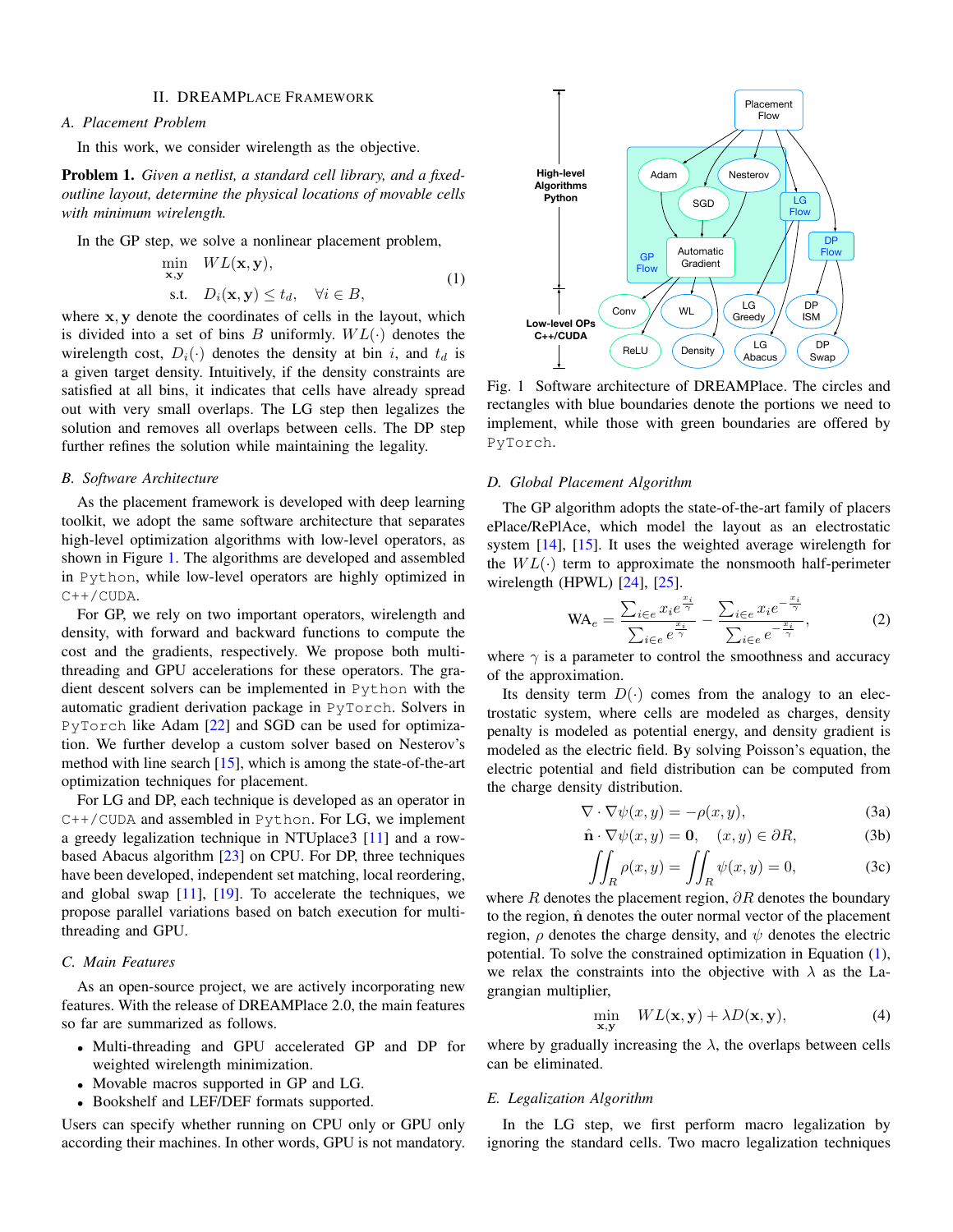<span id="page-2-5"></span>

Fig. 2 Three DP techniques: (a) independent set matching; (b) local reordering; (c) global swap.

are developed. The first one is based on greedy spiral search of legal locations for movable macros. Once the overlaps between macros are resolved, we perform min-cost flow based refinement to minimize the displacement following the relative orders between macros [\[26\]](#page-3-22). After macro legalization, we fix the movable macros and legalize standard cells based on the Tetris-like approach in NTUplace3 [\[11\]](#page-3-7), where cells are sorted from left to right and we find spaces to host cells one by one. Once a legal solution is found, we perform row-based Abacus refinement to shift cells for minimum displacement subjecting to the relative orders [\[23\]](#page-3-18).

## *F. Detailed Placement Algorithm*

In the DP step, three batch-based concurrent detailed placement techniques are proposed: independent set matching, local reordering, and global swap. Figure [2](#page-2-5) illustrates the sequential version of the techniques [\[11\]](#page-3-7), [\[19\]](#page-3-19). Independent set matching extracts a small set of cells that are independent (do not share common nets) to each other and perform permutation to the locations with bipartite matching. Local reordering slides a small window within each row and enumerates all the permutations for the best cost. Global swap performs pair-wise swapping of cells to improve the objective. As cells are connected, these techniques can only work on a small set of cells each time, assuming all other cells fixed. Thus, it is difficult to parallelize them.

In DREAMPlace, we modify the algorithms by incorporating batched execution to enable massive parallelization. For independent set matching, instead of extracting independent cells within a small window, we extract a maximal independent set from the entire netlist and partitions the set into many small subsets based on locality. Then, the bipartite matching problems of all the subsets can be solved independently. Be aware that the partitioning is not constrained by any physical window. For local reordering, instead of sliding a window within a row sequentially, we first construct a dependency graph for all rows, where two rows are dependent if any cell in a row is connected with another cell in the other row. With the dependency graph, we can extract independent sets of rows and perform the algorithm on these rows in parallel. For global swap, instead of finding a swap pair of cells one by one, we simultaneously search for swap candidates for a batch of cells and compute the best swapping candidates without considering any conflict. When realizing the swap, we adopt sequential execution with a predetermined order and omit the swap candidates that have conflicts with previous swaps. In this way, we avoid possible data race in parallelization.

# III. EXPERIMENTAL RESULTS

<span id="page-2-3"></span>The framework was developed in Python with PyTorch for optimizers and API, and  $C++/CUDA$  for low-level operators. OpenMP was adopted to support multi-threading on CPU. All experimental results are collected from a Linux machine with two Intel 20-core Gold 6230 CPUs @ 2.10GHz (40 cores in total) and one NVIDIA RTX 2080Ti GPU. Due to page limit, we only show the experiments on ISPD 2005 contest benchmarks [\[27\]](#page-3-23). More results can be found in [\[28\]](#page-3-24).

We compare with the state-of-the-art placer RePlAce [\[15\]](#page-3-10) (use NTUplace3 [\[11\]](#page-3-7) for legalization and detailed placement) in Table [I.](#page-3-25) Results of 40 threads and GPU with different solvers are reported. Without any quality degradation, DREAMPlace can achieve  $1.3 \times$  speedup over RePlAce with 40 threads on CPU, and  $14\times$  speedup on GPU. The major speedup comes from the GP step. Solvers like Nesterov, Adam and SGD with momentum are also compared, where Nesterov can provide similar solution quality to Adam, but around  $2\times$  faster in GP. SGD momentum leads to 1.2% worse wirelength than the other two.

Table [II](#page-3-26) shows the lines of code summarized from  $c \log |29|$ under Linux. As RePlAce only implemented GP and NTUplace3 is not open-source, we can only compare the lines of code for GP. We can see that DREAMPlace-GP only requires two-third of lines of code compared with RePlAce, while we support both CPU and GPU. It needs to mention that among the 20K lines in DREAMPlace-GP, more than 8K lines are for IO and database construction. Although we count these lines into DREAMPlace-GP for fair comparison with RePlAce, it indicates that the lines for core algorithms are actually even fewer.

# IV. CONCLUSION

<span id="page-2-4"></span>In this work, we present *DREAMPlace 2.0*, an open-source placement framework with multi-threading and GPU acceleration enabled by the deep learning toolkit PyTorch. Experimental results demonstrate that with GPU acceleration, more than  $14\times$  speedup over the state-of-the-art RePlAce using 40 CPU threads can be achieved on the entire placement flow. With the decoupled algorithmic design and kernel operator development, we not only show reduced coding effort, but also easy adoption of new solvers from the deep learning community. Future work includes routability and timing consideration.

## ACKNOWLEDGEMENT

This is support in part by NVIDIA, Inc.

### **REFERENCES**

- <span id="page-2-0"></span>[1] S. Chowdhury, "Analytical approaches to the combinatorial optimization in linear placement problems," *IEEE TCAD*, vol. 8, no. 6, pp. 630–639, 1989.
- <span id="page-2-1"></span>[2] R. G. Michael and S. J. David, *Computers and Intractability: A Guide to the Theory of NP-Completeness*. W. H. Freeman & Co., 1979.
- <span id="page-2-2"></span>[3] N. Viswanathan, M. Pan, and C. Chu, "FastPlace 3.0: A fast multilevel quadratic placement algorithm with placement congestion control," in *Proc. ASPDAC*, 2007, pp. 135–140.